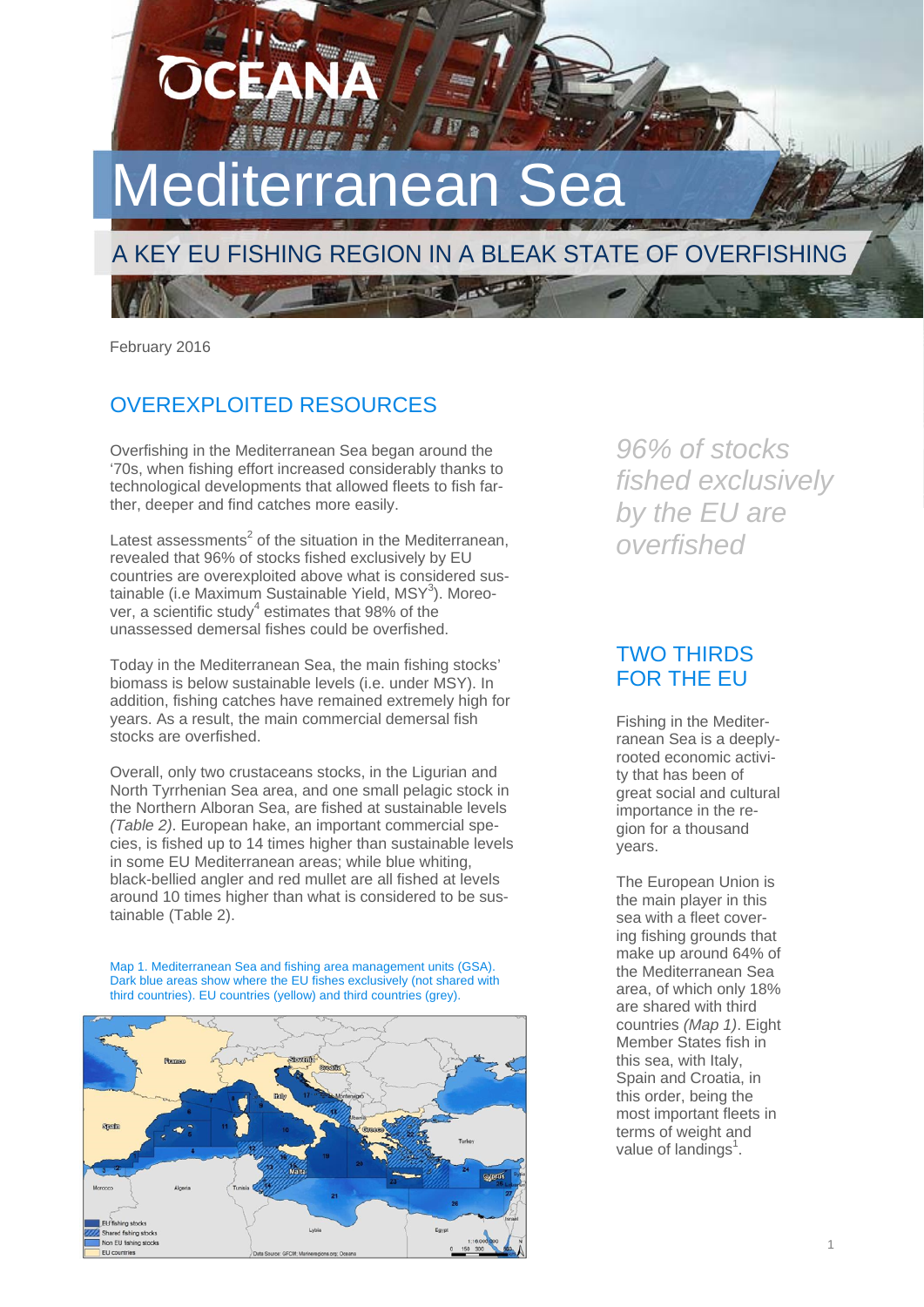# **OCEANA**

| <b>Species</b>                |                                    | Magnitude of overfishing (i.e. how many<br>times current fishing mortality is above<br>sustainable levels in EU waters) |               |               | <b>EU countries affected</b>               |
|-------------------------------|------------------------------------|-------------------------------------------------------------------------------------------------------------------------|---------------|---------------|--------------------------------------------|
| Common name                   | Scientific name                    | Average level                                                                                                           | Maximum level | Minimum level |                                            |
| European<br>hake              | <b>Merluccius</b><br>merluccius    | 6.89                                                                                                                    | 14.91         | 3.61          | Spain, France, Italy, Croatia              |
| <b>Blackbellied</b><br>angler | Lophius<br>budegassa               | 5.48                                                                                                                    | 10.50         | 1.56          | Spain, France                              |
| <b>Blue whiting</b>           | <b>Micromesistius</b><br>poutassou | 5.35                                                                                                                    | 9.50          | 1.80          | Spain, Italy                               |
| <b>Red mullet</b>             | Mullus barbatus                    | 4.43                                                                                                                    | 9.70          | 1.17          | Spain, Italy, France, Croatia,<br>Slovenia |
| Striped red<br>mullet         | <b>Mullus</b><br>surmuletus        | 3.00                                                                                                                    | 3.00          | 3.00          | Spain                                      |
| Common<br>sole                | Solea solea                        | 3.00                                                                                                                    | 3.00          | 3.00          | Italy, Croatia, Slovenia                   |
| Sardine                       | Sardina<br>pilchardus              | 2.94                                                                                                                    | 3.46          | $\leq$ 1      | Spain, Italy, Croatia, Slovenia            |
| Norway<br><b>lobster</b>      | <b>Nephrops</b><br>norvegicus      | 2.56                                                                                                                    | 3.93          | 1.71          | Spain, Italy                               |
| <b>Blue and red</b><br>shrimp | Aristeus<br>antennatus             | 2.43                                                                                                                    | 3.41          | 1.80          | Spain                                      |
| Pink shrimp                   | Parapenaeus<br><b>longirostris</b> | 2.10                                                                                                                    | 5.48          | 0.95          | Spain, Italy                               |
| European<br>anchovy           | Engraulis<br>encrasicolus          | 1.80                                                                                                                    | 2.08          | 1.52          | Spain, Italy, Croatia, Slovenia            |
| <b>Blackspot</b><br>seabream  | Pagellus<br>bogaraveo              | 1.70                                                                                                                    | 1.70          | 1.70          | Spain                                      |
| <b>Giant</b> red<br>shrimp    | Aristaeomorpha<br>foliacea         | 0.83                                                                                                                    | 1.40          | 0.25          | Italy                                      |

Table 2. Fishing mortality levels for main EU stocks. Green: sustainably harvested stocks; red: overfished stocks. Source: Oceana with STECF data from 2013 to 2015.

Despite scientists advising a drastic reduction in fishing mortality to ensure that stocks are managed sustainably, they have been ignored in almost all cases. In fact, in some cases, fishing mortality rates for important demersal fish stocks have been kept as high as in recent years or have even increased *(Fig. 1)*.



Figure 1. Average value of fishing mortality for three EU demersal fish stocks in the Mediterranean Sea over time from 2003 to 2014.

For example, European hake caches in the Gulf of Lions have increased consistently from 1998 to 2014, leading to the most alarming state of overexploitation ever recorded in the Mediterranean Sea *(Fig. 2, Map 2)*.



Figure 2. Evolution of fishing mortality rates of the European hake stock in the Gulf of Lions (GSA 07)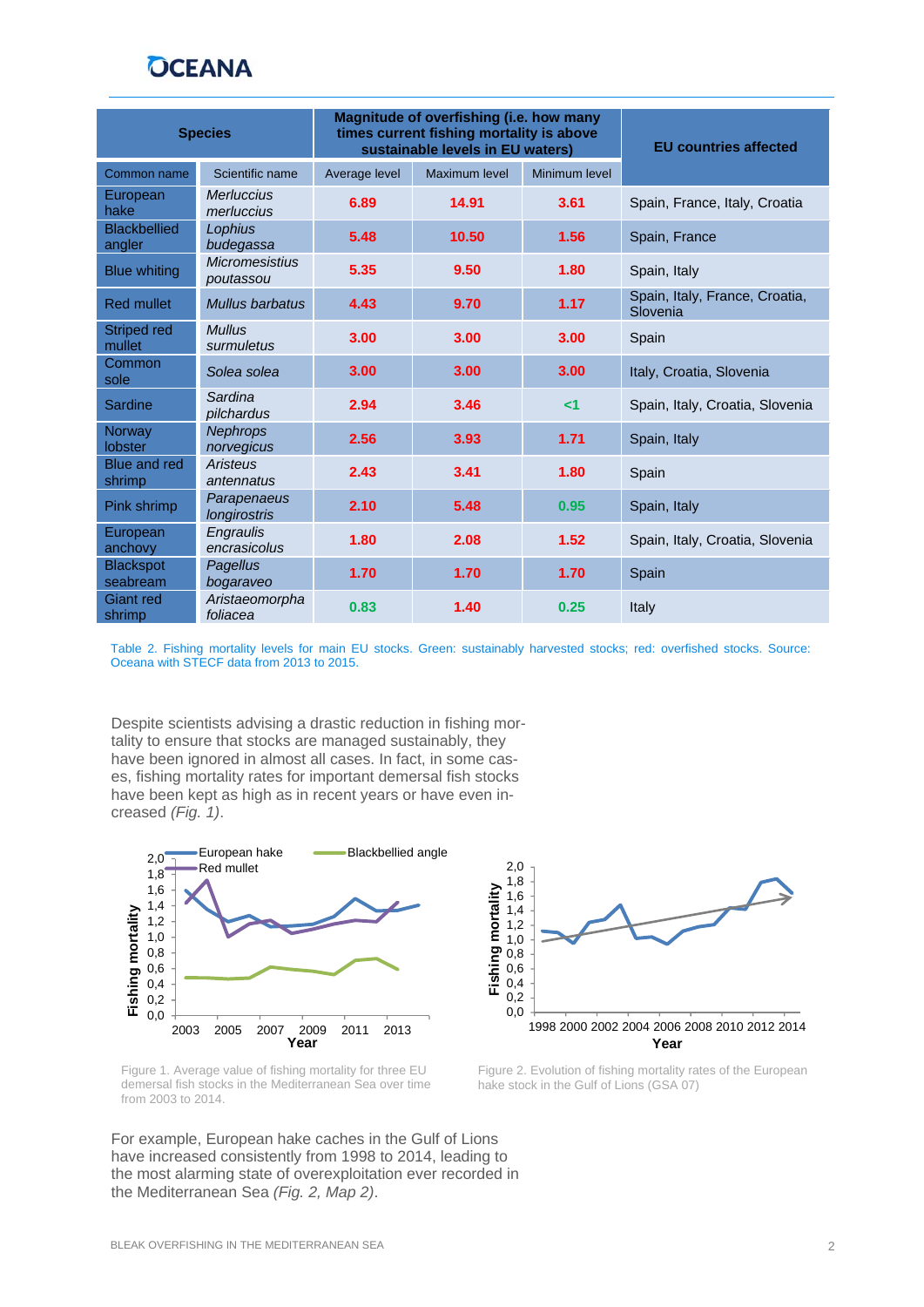# **OCEANA**

#### HOW MANY TIMES FISHING MORTALITY OF HAKE IS ABOVE SUSTAINABLE LEVELS



Scientists state that to recover stocks and improve fishing effectiveness, nursery and spawning grounds (i.e. Essential Fish Habitats) must be established and protected. This would be relevant for both stocks and fisheries. Indeed, **by avoiding to fish juveniles of commercial species, economic yields<sup>5</sup> could increase by 2 or 3.** 



#### HOW MANY TIMES FISHING MORTALITY OF RED MULLET IS ABOVE SUSTAINABLE LEVELS

## THE MEDITERRANEAN SEA NEEDS ACTION NOW

The EU and its Member States (MS) are responsible for guaranteeing that stocks are fished within MSY levels as soon as possible and no later than 2020, as laid out in the Common Fisheries Policy  $(CFP)^6$ . Once this deadline has passed, the overfishing of EU stocks will become illegal. Furthermore, EU environmental laws<sup>7</sup>, state that by 2020, all EU MS should ensure ecologically diverse and dynamic oceans, that are clean, healthy and productive.

EU Atlantic stocks have seen a recovery in the last five years. Overfished stocks have decreased from 63% to 48%, thanks to a reduction in catches and the implementation of scientific advice. Unfortunately, in the EU Mediterranean Sea, the number of overfished stocks have increased from 87% to 93% (taking into account shared stocks) and the number of sustainably fished stocks steadily decreased, from 10 to 6 between 2010 and  $2013^2$ .

**To date, truly effective measures have yet to be set up in EU Mediterranean waters, leaving this key sea in a dramatic state of emergency.** 

*Fishing less and better: key to recovering stocks and fishing more in future* 

*Atlantic stocks have been improving for the last 10 years, whereas overfishing continues to grow in the Mediterranean*